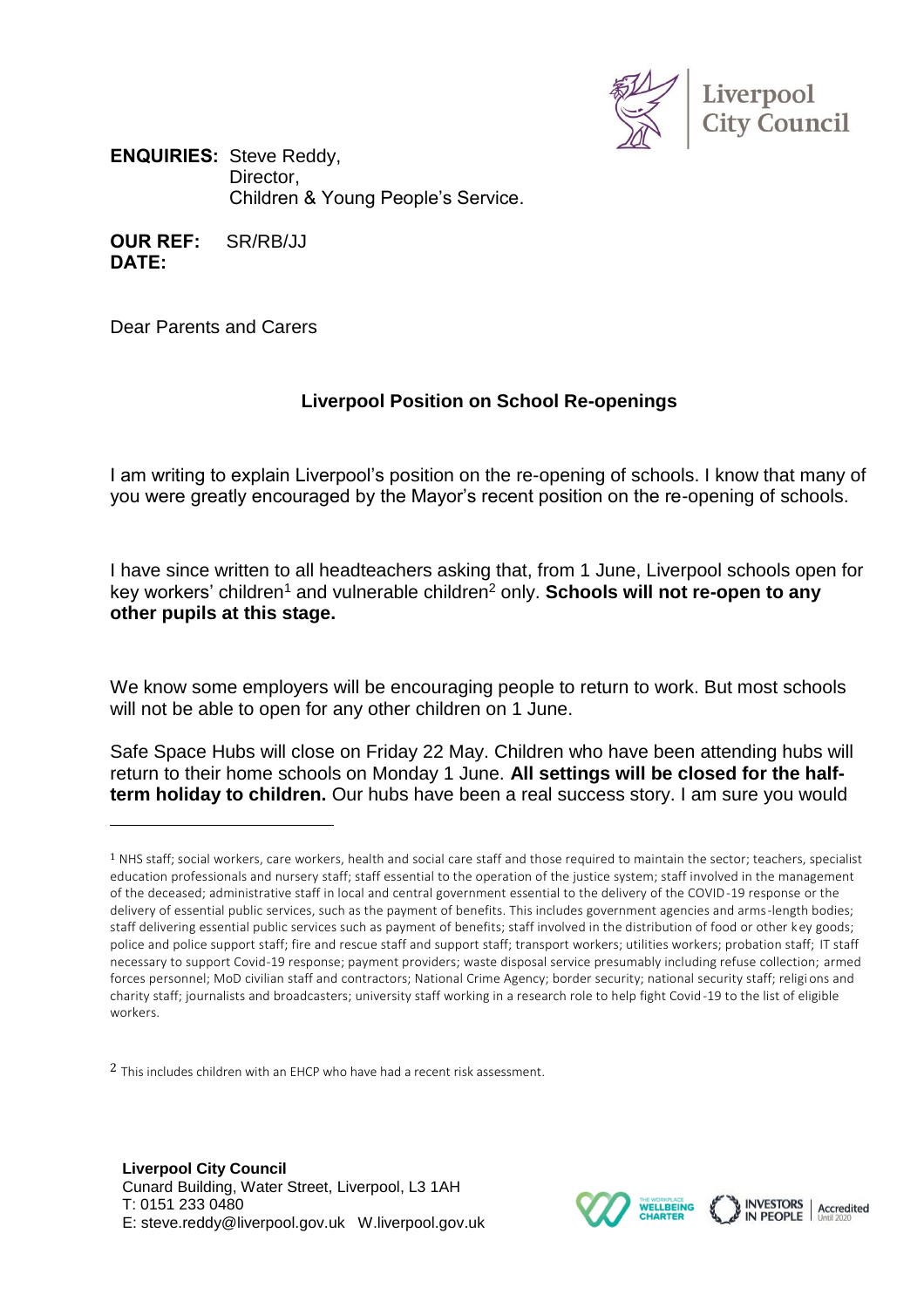want to join me in thanking everyone across the city who has helped ensure they have run so well.

Our guiding principle is that schools can only re-open to other pupils when it is safe to do so and not a moment before. Only once we can be sure that schools are safe for both children and staff will they be able to open to more children. The safety of your child, and of our staff, is our top priority.

We will not be pressuring anyone to send their child to school since you know your children and personal situation best. Once you have all the information, you will be able to make an informed decision. The government has made it clear they will not be fining parents for not sending children into school during this term. However, if you are supported by a social worker and your social worker advises that your child needs to attend school, it is important you follow this advice.

Some parents have asked me when schools may fully re-open. This will vary from school to school. Each headteacher has to rigorously assess the risks of fully re-opening for their particular school. The size and layout of the school building, and the availability of staff, will affect their assessments. It will be the case that the schools will do it differently. Your child's headteacher will be in touch with you in due course.

I know that the last two months have not been easy. But in troubled times our city never fails to come together and show itself at its best. Parents, carers and families have been a deep source of comfort to our children – even as we have all been dealing with new situations. Thank you so much.

I think many of us have grown further in our admiration for those who work and teach in our nurseries, schools and colleges. We now recognize even more the important role nurseries, schools and colleges play in our lives, and in our communities. They are much more than places of learning! They have become care providers, meal voucher distributors, PPE manufacturers, providers of sanitary products – in short, they continue to be the beating heart of local communities.

But these are unsettling times. We must all keep looking out for our children, and how they are reacting. We must all watch out for their emotional and mental health needs, even if they seem to be coping well for now. My team is working with many professionals across the city to ensure the right support is in place in schools for everyone who needs it.

There is no guarantee to what the 'new normal' will look like in our schools. But I want you and your child to know that when they do return to school, my colleagues and I are working hard to ensure they return to an even better place than when they left. I am unflinching in my commitment that your children – Liverpool's present and future – get the best possible care and education.

INVESTORS<br>IN PEOPLE

Accredited

**WELLBEING**<br>CHARTER